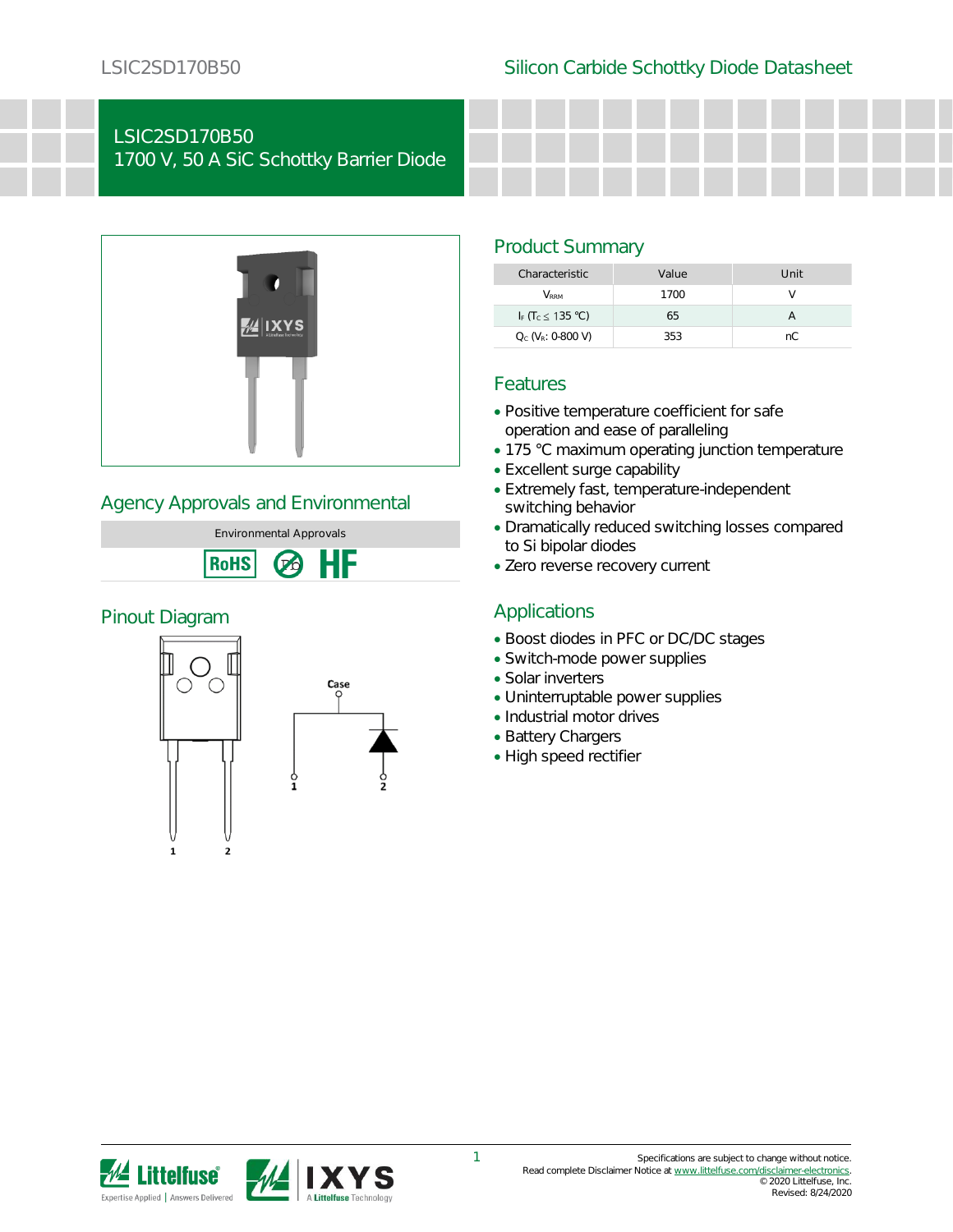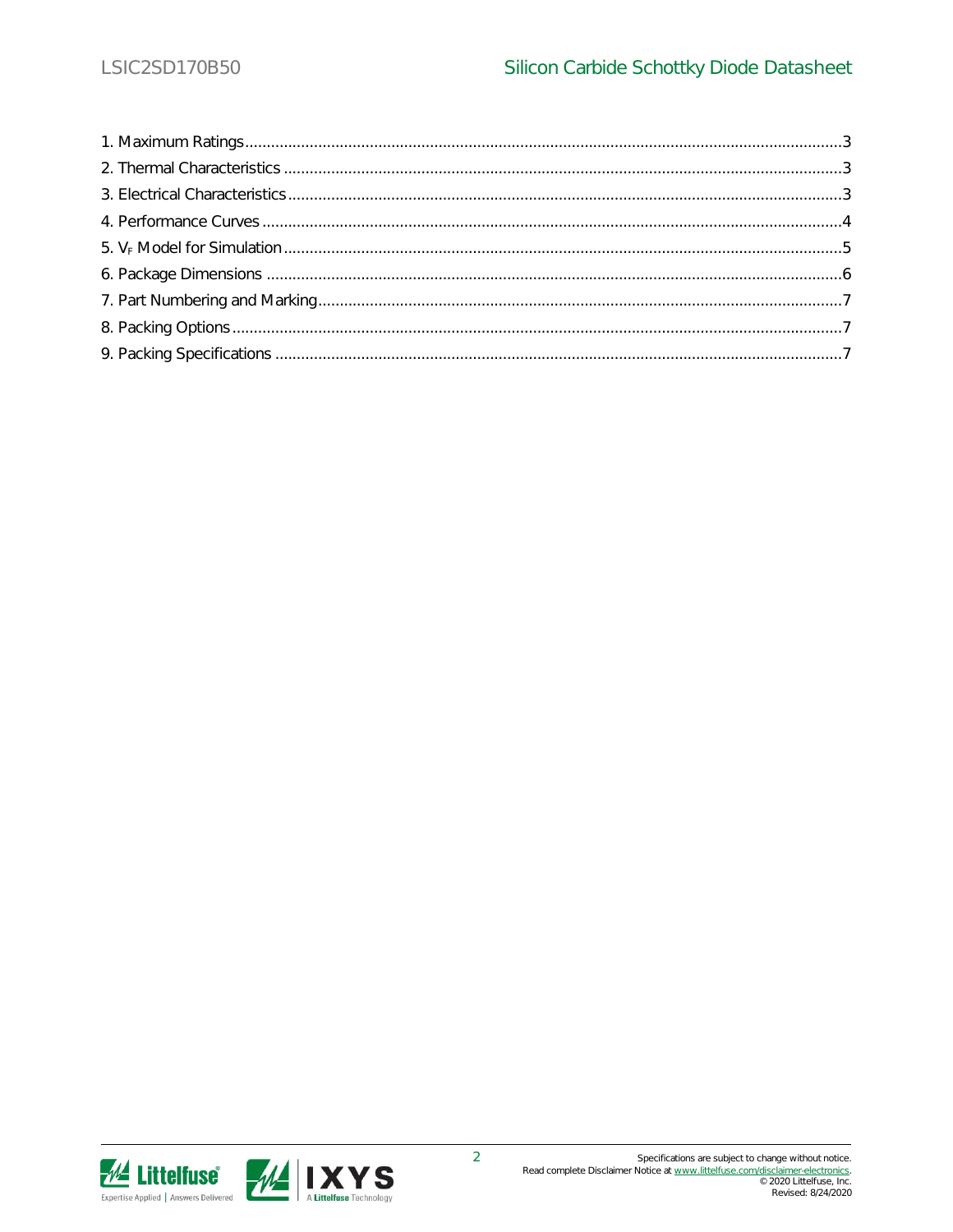## 1. Maximum Ratings

| Characteristic                       | Symbol                  | Conditions                                     | Value      | Unit           |  |
|--------------------------------------|-------------------------|------------------------------------------------|------------|----------------|--|
| Repetitive Peak Reverse Voltage      | $V_{\rm RRM}$           | $\sim$                                         | 1700       | V              |  |
| DC Blocking Voltage                  | $V_{R}$                 |                                                | 1700       | V              |  |
| Continuous Forward Current           |                         | $T_c = 25 °C$                                  | 135        | А              |  |
|                                      | IF.                     | $T_c = 135 °C$                                 | 65         |                |  |
|                                      |                         | $T_c = 150 °C$                                 | 50         |                |  |
| Non-repetitive Forward Surge Current | <b>I</b> <sub>ESM</sub> | $T_c = 25 °C$ , $t_o = 10$ ms, Half sine pulse | 280        | $\overline{A}$ |  |
| $ ^{2}$ t                            | $\int$ $I^2$ dt         | $T_c = 25 °C$ , $t_o = 10$ ms, Half sine pulse | 390        | $A^2S$         |  |
| Power Dissipation                    | $P_{Tot}$               | $T_c = 25 °C$                                  | 650        | W              |  |
|                                      |                         | $T_c = 110 °C$                                 | 280        |                |  |
| Operating Junction Temperature       | T <sub>L</sub>          | $\sim$                                         | -55 to 175 | $^{\circ}$ C.  |  |
| Storage Temperature                  | <b>T</b> <sub>STG</sub> |                                                | -55 to 150 | $^{\circ}$ C   |  |
| Mounting Torque                      | $M_{D}$                 | M3 or 6-32 screw                               | 0.6        | Nm             |  |

## 2. Thermal Characteristics

| √haracteristic          | vmbol      | 'alue                  | Unit |
|-------------------------|------------|------------------------|------|
| Thermal Resistance<br>. | KthJC, max | $\cup$ . $\sim$ $\cup$ | °C/W |

## 3. Electrical Characteristics

| Characteristic                 | Symbol                    | Conditions                              | Value                    |      |                          | Unit   |
|--------------------------------|---------------------------|-----------------------------------------|--------------------------|------|--------------------------|--------|
|                                |                           |                                         | <b>Min</b>               | Typ  | Max                      |        |
| Forward Voltage                | $V_F$                     | $I_F = 50 A$ , $T_C = 25 °C$            | ÷.                       | 1.5  | 1.8                      | $\vee$ |
|                                |                           | $I_F = 50 A$ , $T_C = 175 °C$           | ÷.                       | 2.2  | $\sim$                   |        |
| Reverse Current                | $\mathsf{I}_{\mathsf{R}}$ | $V_R = 1700$ V, $T_c = 25$ °C           | ÷,                       | 5    | 100                      |        |
|                                |                           | $V_R = 1700$ V, T <sub>c</sub> = 175 °C | $\sim$                   | 100  | $\overline{\phantom{a}}$ | μA     |
| <b>Total Capacitance</b>       | $\mathsf{C}$              | $V_R = 1 V$ . $f = 1 MHz$               | $\sim$                   | 3900 | $\overline{\phantom{a}}$ |        |
|                                |                           | $V_R = 400$ V, $f = 1$ MHz              | ٠                        | 334  | ÷.                       | рF     |
|                                |                           | $V_R$ = 800 V, f = 1 MHz                | $\sim$                   | 240  | $\sim$                   |        |
| <b>Total Capacitive Charge</b> | Q <sub>c</sub>            | $V_R = 800$ V, $Q_C = \int Q(V) dV$     | $\overline{\phantom{a}}$ | 353  | ٠                        | nC     |
| Capacitive Stored Energy       | E <sub>c</sub>            | $V_R = 800 V$                           | ÷.                       | 77   | $\sim$                   | μJ     |

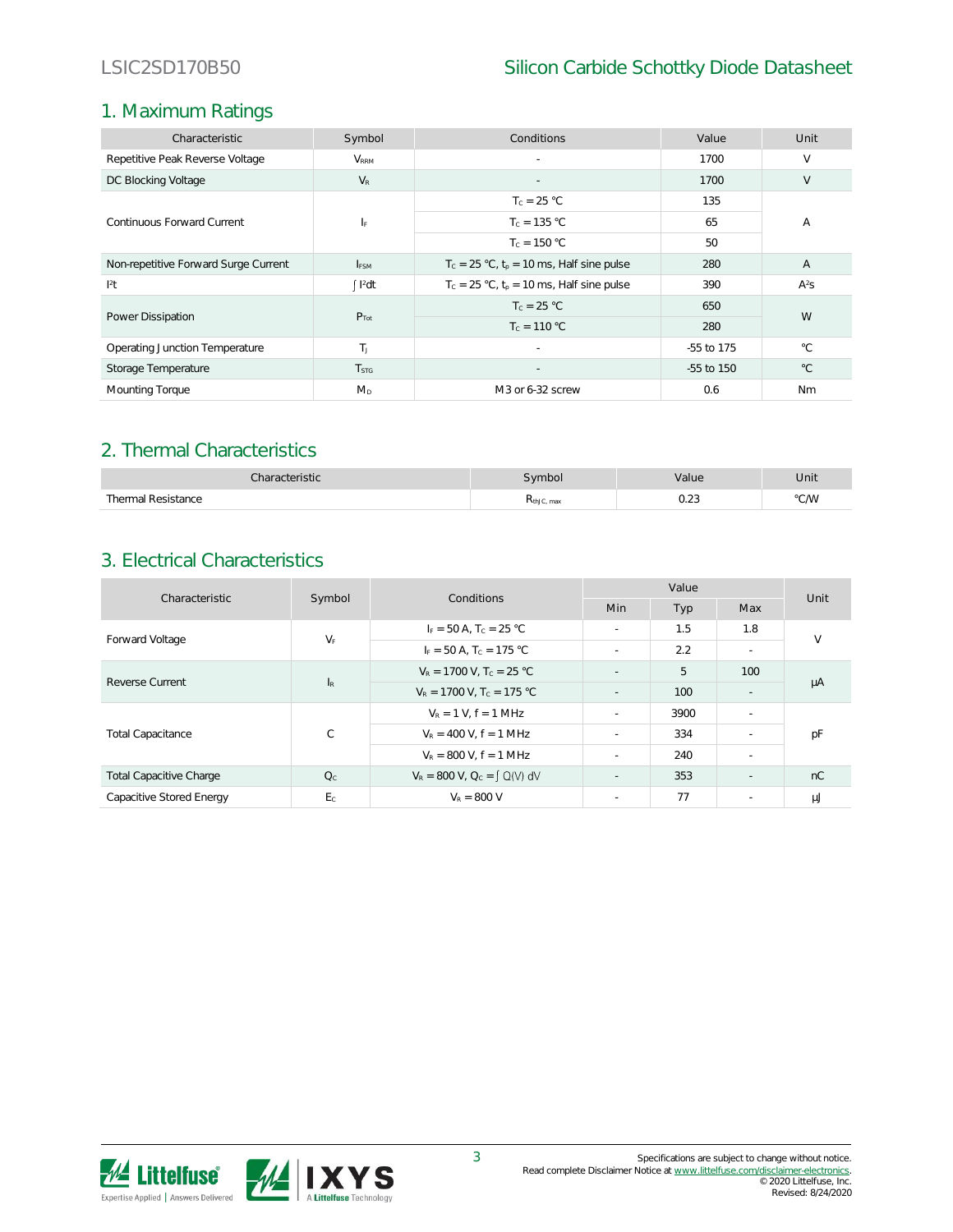## 4. Performance Curves

Figure 1. Typical Forward Characteristics Figure 2. Typical Reverse Characteristics











### Figure 3. Power Derating The Contract of the Figure 4. Current Derating





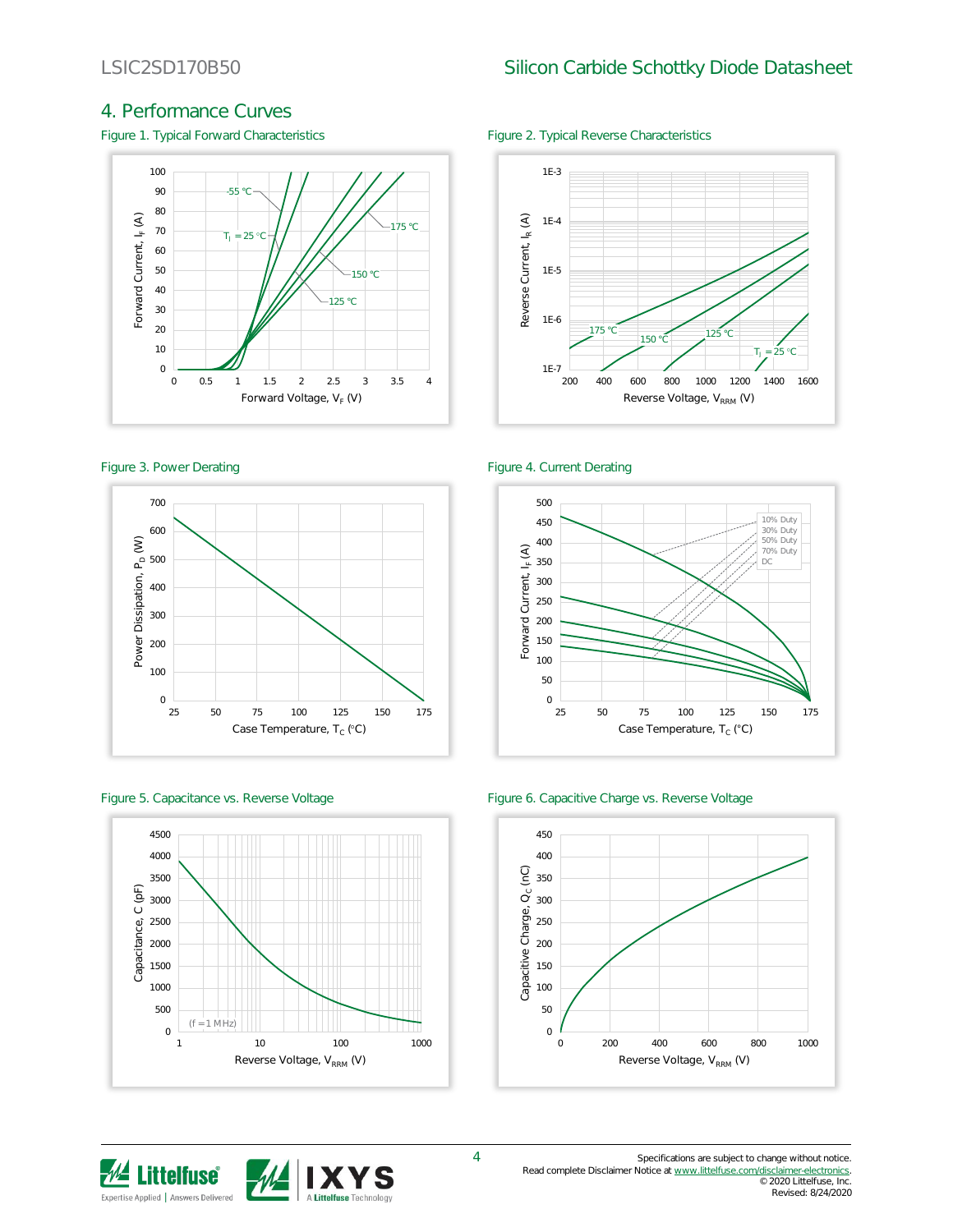## LSIC2SD170B50 Silicon Carbide Schottky Diode Datasheet

### Figure 7. Stored Energy vs. Reverse Voltage Figure 8. Transient Thermal Impedance



## 5. V<sub>E</sub> Model for Simulation





### $V_F(T_J) = V_0 + IR_0$  $V_0 = -1.15 \times 10^{-3} \cdot T_J + 9.90 \times 10^{-1}$  $R_0 = 3.25 \times 10^{-7} \cdot T_f^2 + 4.62 \times 10^{-5} \cdot T_f + 1.01 \times 10^{-2}$

Notes:

- TJ is junction temperature in °C

- Range valid from 25 °C to 175 °C

- Model represents performance of a typical part

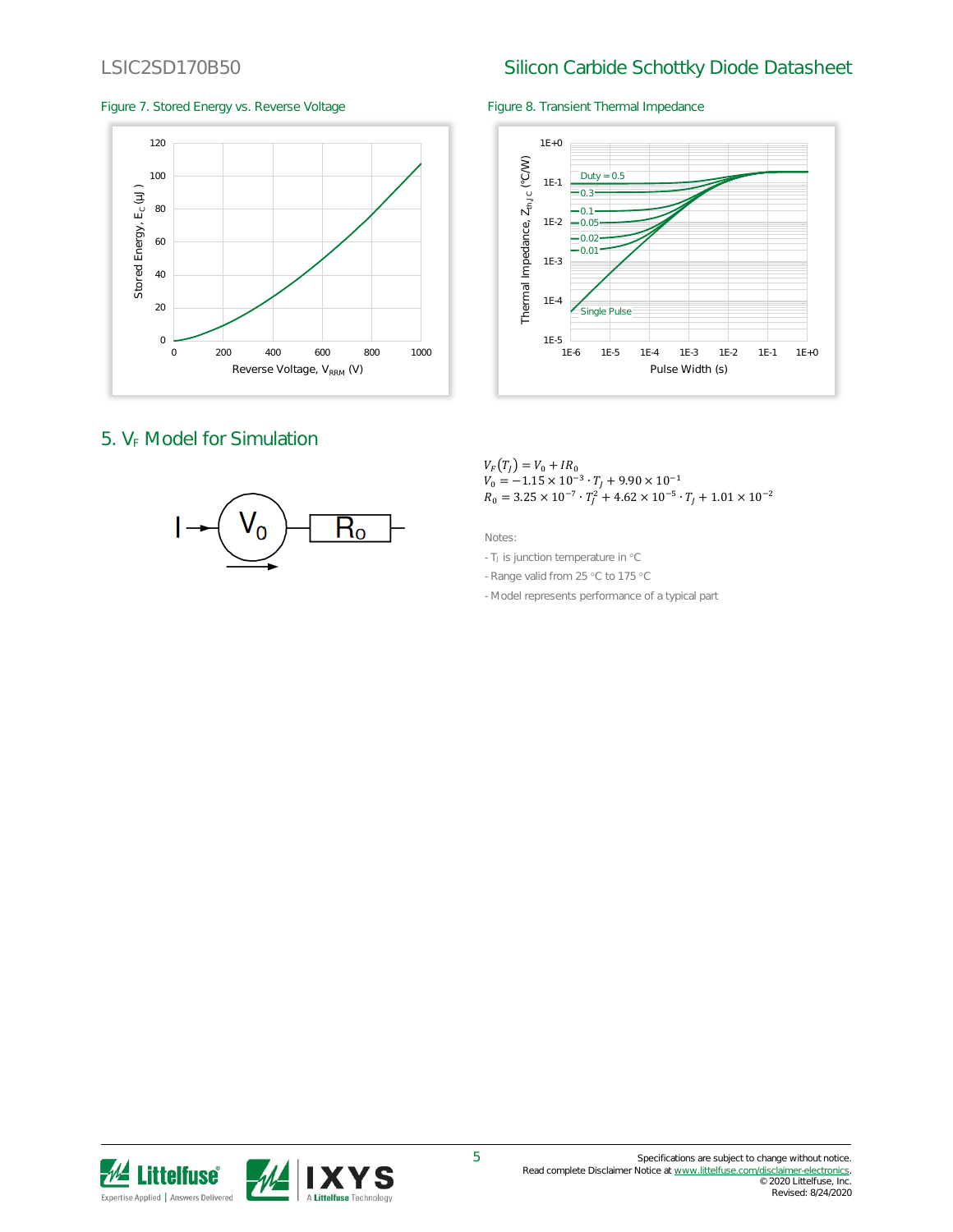## LSIC2SD170B50 Silicon Carbide Schottky Diode Datasheet

Millimeters

## 6. Package Dimensions





| Symbol         | Min      | Nom | Max   |  |
|----------------|----------|-----|-------|--|
| $\overline{A}$ | 4.7      |     | 5.31  |  |
| A1             | 2.21     |     | 2.59  |  |
| A2             | 1.5      |     | 2.49  |  |
| b              | 0.99     |     | 1.4   |  |
| b <sub>2</sub> | 1.65     |     | 2.39  |  |
| $\mathsf{C}$   | 0.38     |     | 0.89  |  |
| D              | 20.8     |     | 21.46 |  |
| D <sub>1</sub> | 13.08    |     | ÷,    |  |
| D <sub>2</sub> | 0.51     |     | 1.35  |  |
| e              | 5.44 BSC |     |       |  |
| E              | 15.49    |     | 16.26 |  |
| E1             | 13.46    |     |       |  |
| E <sub>2</sub> | 3.43     |     | 3.99  |  |
| L              | 19.81    |     | 20.32 |  |
| L1             |          |     | 4.5   |  |
| øP             | 3.56     |     | 3.66  |  |
| øP1            | 7.06     |     | 7.39  |  |
| $\circ$        | 5.38     |     | 6.2   |  |
| S              | 6.17 BSC |     |       |  |
| W              |          |     | 0.15  |  |

**Recommended Hole Pattern Layout: Notes:**



- 1. Dimensions are in millimeters
- 2. Dimension D, E do not include mold flash. Mold flash shall not exceed 0.127 mm per side measured at outer most extreme of plastic body.
- 3. øP to have a maximum draft angle of 38.1 mm to the top of the part with a maximum hole diameter of 3.912 mm.